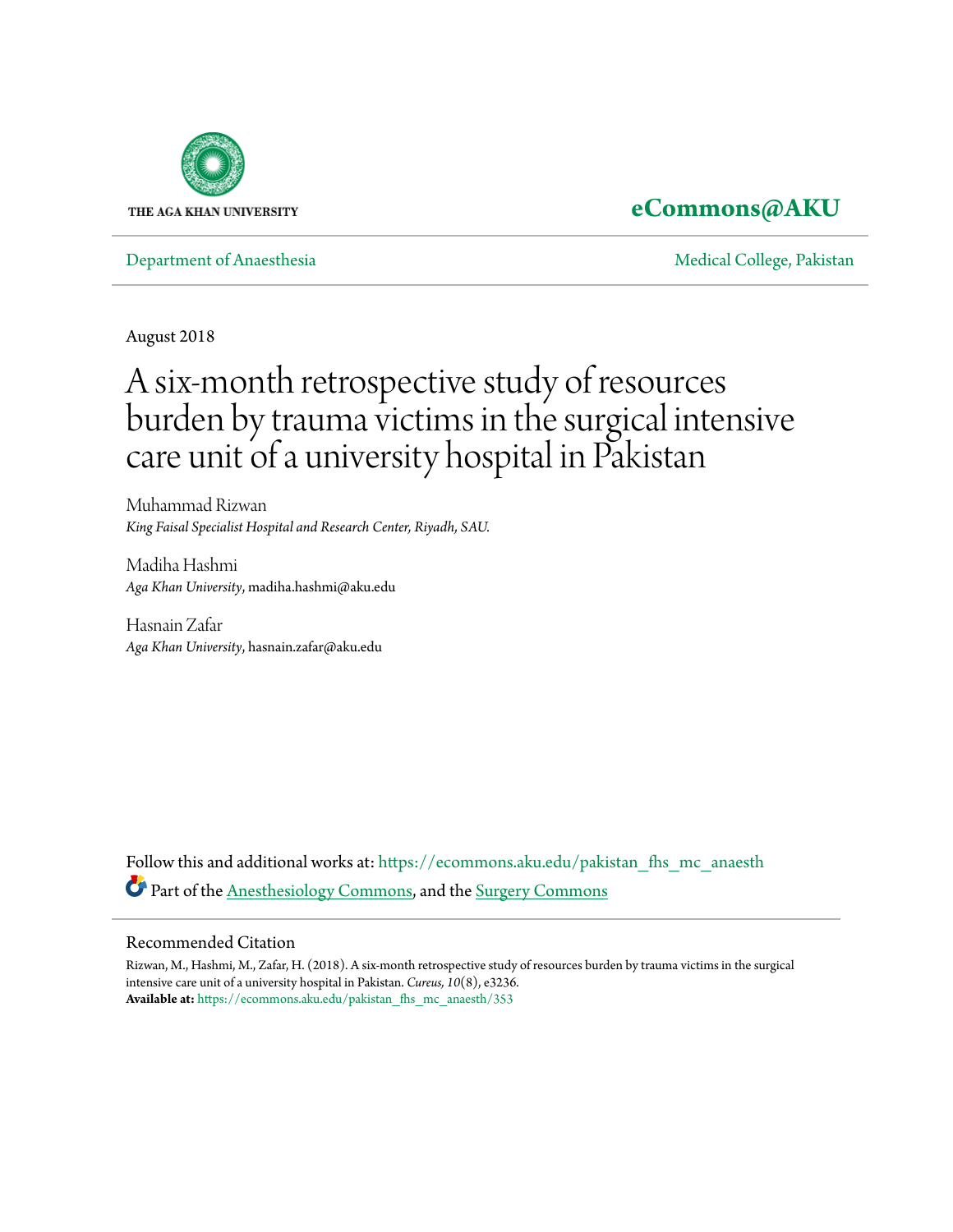<u> 1989 - Johann Stein, marwolaethau a bhann an t-Amhair an t-Amhair an t-Amhair an t-Amhair an t-Amhair an t-A</u>

# **A Six-month Retrospective Study of Resources Burden by Trauma Victims in the Surgical Intensive Care Unit of a University Hospital in Pakistan**

[Muhammad](https://www.cureus.com/users/99935-muhammad-rizwan) Rizwan  $^1$  , Madiha [Hashmi](https://www.cureus.com/users/100795-madiha-hashmi)  $^2$  , [Hasnain](https://www.cureus.com/users/99946-hasnain-zafar) Zafar  $^3$ 

1. Adult Critical Care Medicine, King Faisal Specialist Hospital and Research Center Riyadh (Saudi Arabia), Riyadh, SAU 2. Anaesthesiology, The Aga, Karachi , PAK 3. Surgery, Aga Khan University Hospital, Karachi, PAK

 **Corresponding author:** Muhammad Rizwan, doctor\_rizwan@yahoo.com Disclosures can be found in Additional Information at the end of the article

## **Abstract**

#### **Introduction**

Trauma is the fourth leading cause of death globally and constitutes a huge burden on limited critical care resources.

#### **Aim**

This study aimed to identify the trauma patient burden in terms of resources used in the surgical intensive care unit (SICU) of Aga Khan University Hospital in Pakistan which also included characteristics and outcomes of trauma and non-trauma patients.

#### **Methods**

We retrospectively reviewed all patient data for adult patients (>16 years old) admitted to the SICU from July through December 2014.

#### **Results**

Of 141 SICU cases included in our study period, 32 (22.7%) trauma patients were identified. On further stratification of trauma patients, road traffic injuries (43.8%), gunshot injuries (43.8%), and blast injuries (6.3%) were the most common, and about 73% of all trauma patients underwent emergency surgical interventions, comprising a huge burden on all resources. The average age of the trauma patients was significantly lower than non-trauma patients (36 years  $\pm$ 13 vs. 49 years  $\pm$  19; p < 0.01). The male-to-female ratio was 7:1 in trauma cases and 2:1 in non-trauma cases ( $p = 0.019$ ).

There was no statistically significant difference in mortality (31.3% vs.  $42.2\%$  p  $> 0.05$ ) and median length of stay [Median (interquartile range),  $5(8)$  vs.  $4(7)$ ; p > 0.05] between trauma and non-trauma patients.

#### **Conclusions**

Trauma constitutes a significant burden in terms of resources used for the SICU of the Aga Khan University, Pakistan. Trauma victims are predominantly young men in whom gunshot injuries are as common as road traffic injuries. Emergency surgical interventions comprise the

#### **How to cite this article**

Rizwan M, Hashmi M, Zafar H (August 30, 2018) A Six-month Retrospective Study of Resources Burden by Trauma Victims in the Surgical Intensive Care Unit of a University Hospital in Pakistan. Cureus 10(8): e3236. DOI 10.7759/cureus.3236

**Received** 06/15/2018 **Review began** 07/25/2018 **Review ended** 08/28/2018 **Published** 08/30/2018

#### **© Copyright** 2018

Rizwan et al. This is an open access article distributed under the terms of the Creative Commons Attribution License CC-BY 3.0., which permits unrestricted use, distribution, and reproduction in any medium, provided the original author and source are credited.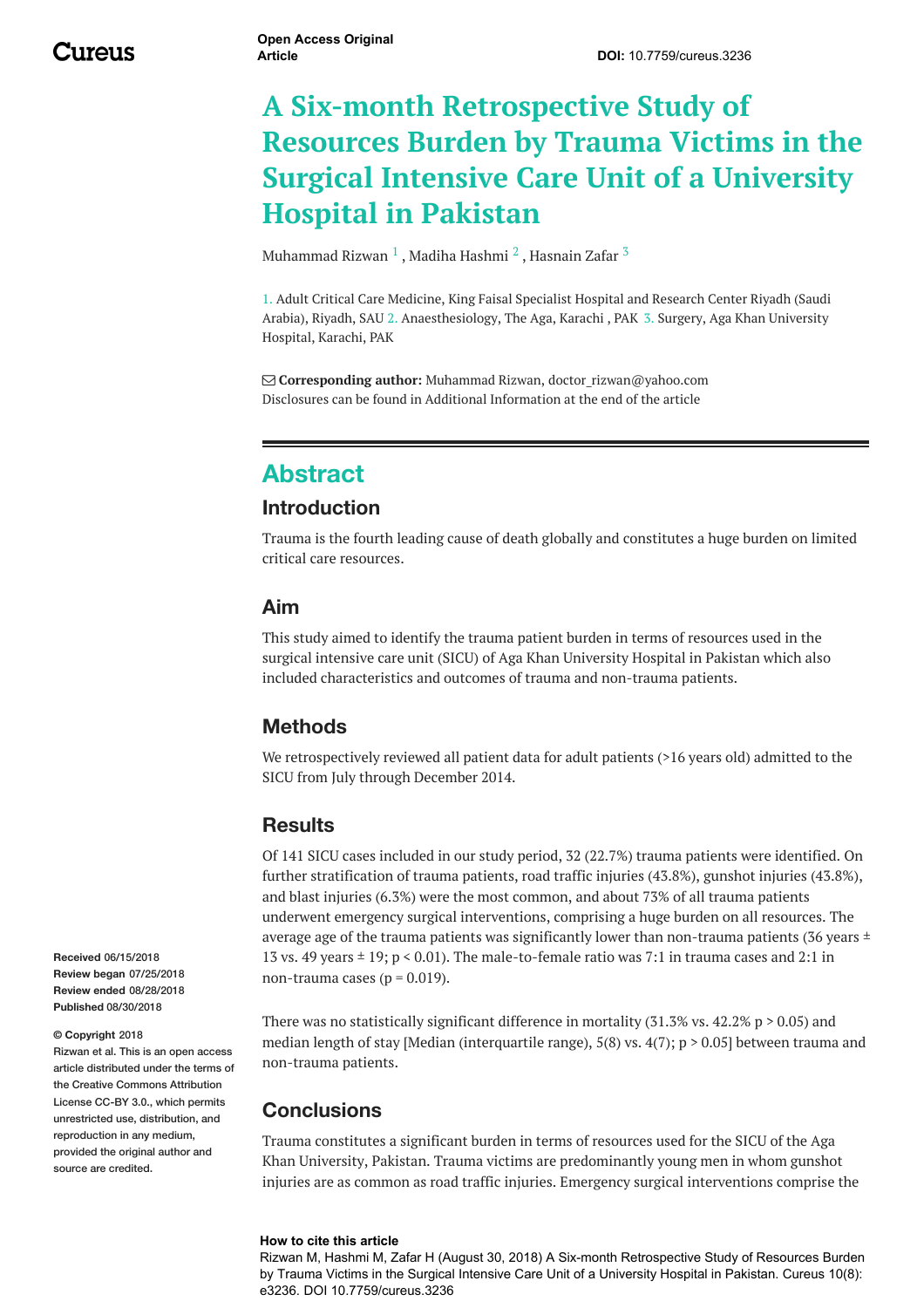largest draw on resources, followed by use of blood products, radiological, and laboratory investigations.

**Categories:** Anesthesiology, Emergency Medicine, Internal Medicine **Keywords:** intensive care, resources use, developing country, trauma

## **Introduction**

Trauma is a worldwide public health problem and the fourth leading cause of death in the western world, especially in young people (i.e., those under 40 years old). Severe trauma cases, although small in number, may need urgent lifesaving interventions, damage control surgical interventions or life-sustaining organ support in an intensive care unit (ICU), consuming significant resources and causing a huge economic burden to the patient, healthcare system, and society [1].

<span id="page-2-0"></span>The 48-bed state-of-the-art Emergency Department at Aga Khan University Hospital is a World Health Organization Collaborating Center for Trauma and handles around 60,000 patients annually. The surgical ICU (SICU) has a capacity of seven beds, and major trauma victims requiring close monitoring or organ support with or without surgical intervention comprise 30% of surgical admissions.

We conducted a retrospective study from July to December 2014 to determine the characteristics of patients admitted to the SICU secondary to traumatic injuries and highlighted the critical therapeutic interventions, advanced radiological procedures, and laboratory and blood products utilized during their stay. This study also looked at the type of trauma, the source of admission, length of stay, and outcomes.

The impact of trauma on our limited resources of time, critical therapeutic interventions, advanced radiological interventions, laboratory workload, and blood product utilization has not been documented in Pakistan. This study emphasizes the resources required to safely and efficiently manage critically ill trauma patients and can be used to plan future trauma management facilities and improve the care of major trauma patients in our country in a comprehensive way.

## **Materials And Methods**

This study was conducted retrospectively in period already mentioned. After receiving the Ethical Review Committee's exemption for approval, all patients over age 16 years admitted during the study period were included.

Patient medical records were reviewed for age, gender, diagnosis, the source of admission, length of stay, and outcome.

The above record also confirmed by the patient care inquiry (PCI) system on a remote desktop program on the intranet maintained by the Health Information Management Service. The PCI system further maintains data that includes a source of admission, types of trauma, and other resources used by patients in the SICU like surgical interventions, insertion of artificial airways, mechanical ventilation, invasive lines, renal replacement therapies (continuous renal replacement therapy), tube feeding, noninvasive ventilation, and laboratory investigations.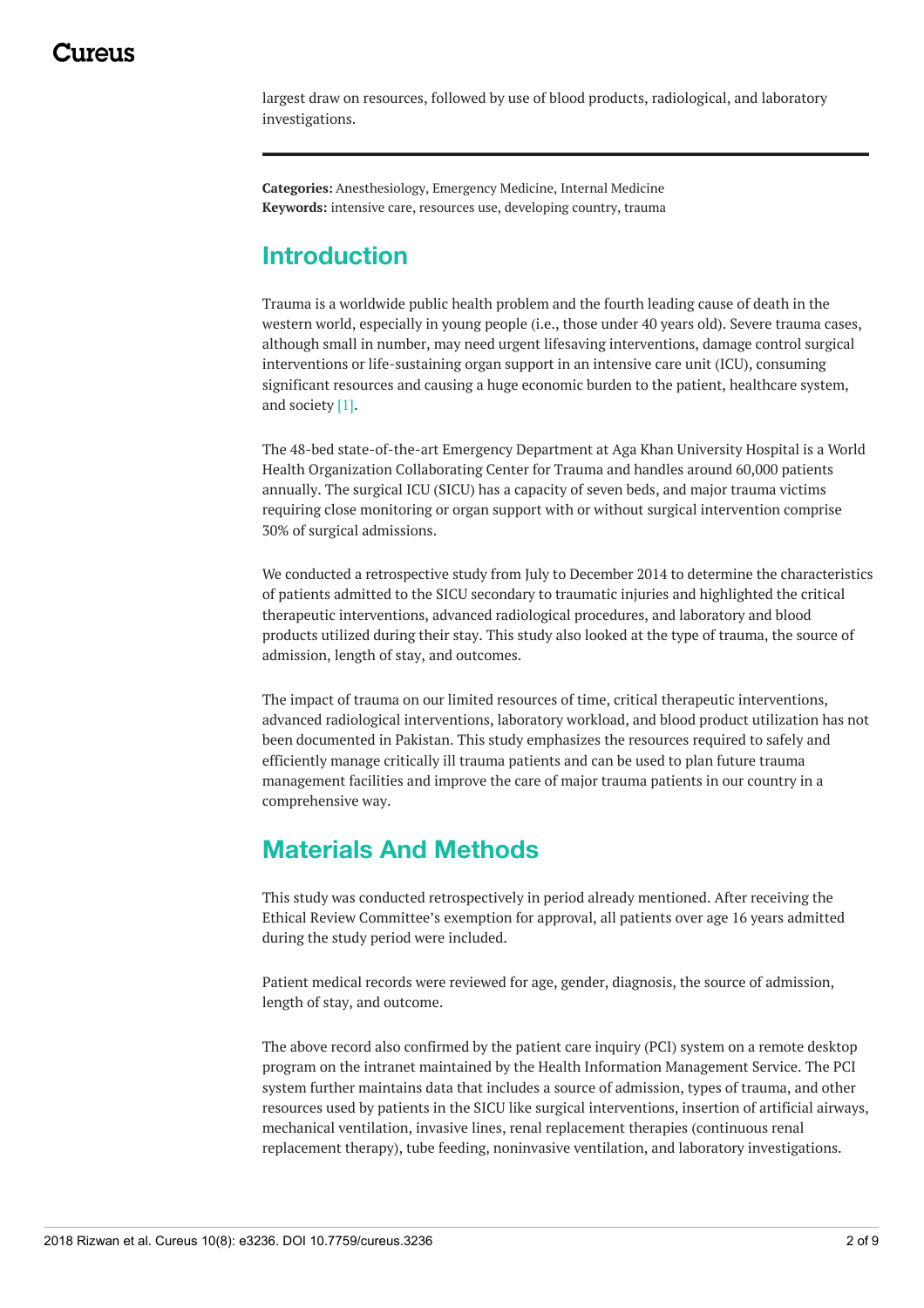## 117A119

<span id="page-3-0"></span>The specific interventions outside the SICU such as magnetic resonance imaging (MRI), computed tomography (CT) scans, and ultrasound imaging were obtained from the PCI system as well. Blood and blood product use data were produced by the Pathology department on special request based on trauma patient medical records identification numbers.

Statistical analyses were performed using SPSS for Windows, Version 16.0 (SPSS Inc., Chicago, IL). The frequency and percentage were computed for qualitative observation and analyzed by chi-square test. The mean and standard deviation (SD) were estimated for quantitative observation and analyzed by t-test. The Mann-Whitney U-test was used for data that was not normally distributed.  $P \le 0.05$  was considered statistically significant.

## **Results**

A total of 141 SICU admissions were reviewed for the six-month study period. Of those, 22.7%  $(32/141)$  were trauma patients. The average age of the trauma patients was  $35 \pm 13$  years. The male-to-female ratio was 7:1 in the trauma cases. The overall mortality of the SICU was 39.7%, and the mortality for the trauma patients was 31.3%; the difference in mortality was minimal. The median length of stay was five days (interquartile range [IQR], eight days) as shown in Table *[1](#page-2-0)*.

| <b>Variables</b>      | Trauma $n = 32$   | Non-Trauma $n = 109$ | <b>P-Value</b> |  |
|-----------------------|-------------------|----------------------|----------------|--|
| Age (Years)           | $36 \pm 13$       | $49 \pm 19$          | 0.0005         |  |
| Gender (male/female)  | 28/4              | 72/37                | 0.019          |  |
|                       | 87.5%/12.5%       | 66.1%/33.9%          |                |  |
| Length of stay (days) | $19.34 \pm 14.09$ | $17.43 \pm 18.15$    | 0.58           |  |
| Outcome (Alive/Death) | 22/10             | 63/46                | 0.26           |  |
|                       | 68.8%/31.3%       | 57.8%/42.2%          |                |  |

#### **TABLE 1: Comparison of outcomes between trauma and nontrauma patients (n = 141).**

<span id="page-3-1"></span>Figure *[1](#page-3-0)* compares the incidence of the major types of trauma for admitted SICU patients. Gunshot and road traffic injuries were the most common reasons with equal incidences, followed by injuries from blasts, burns, and falls.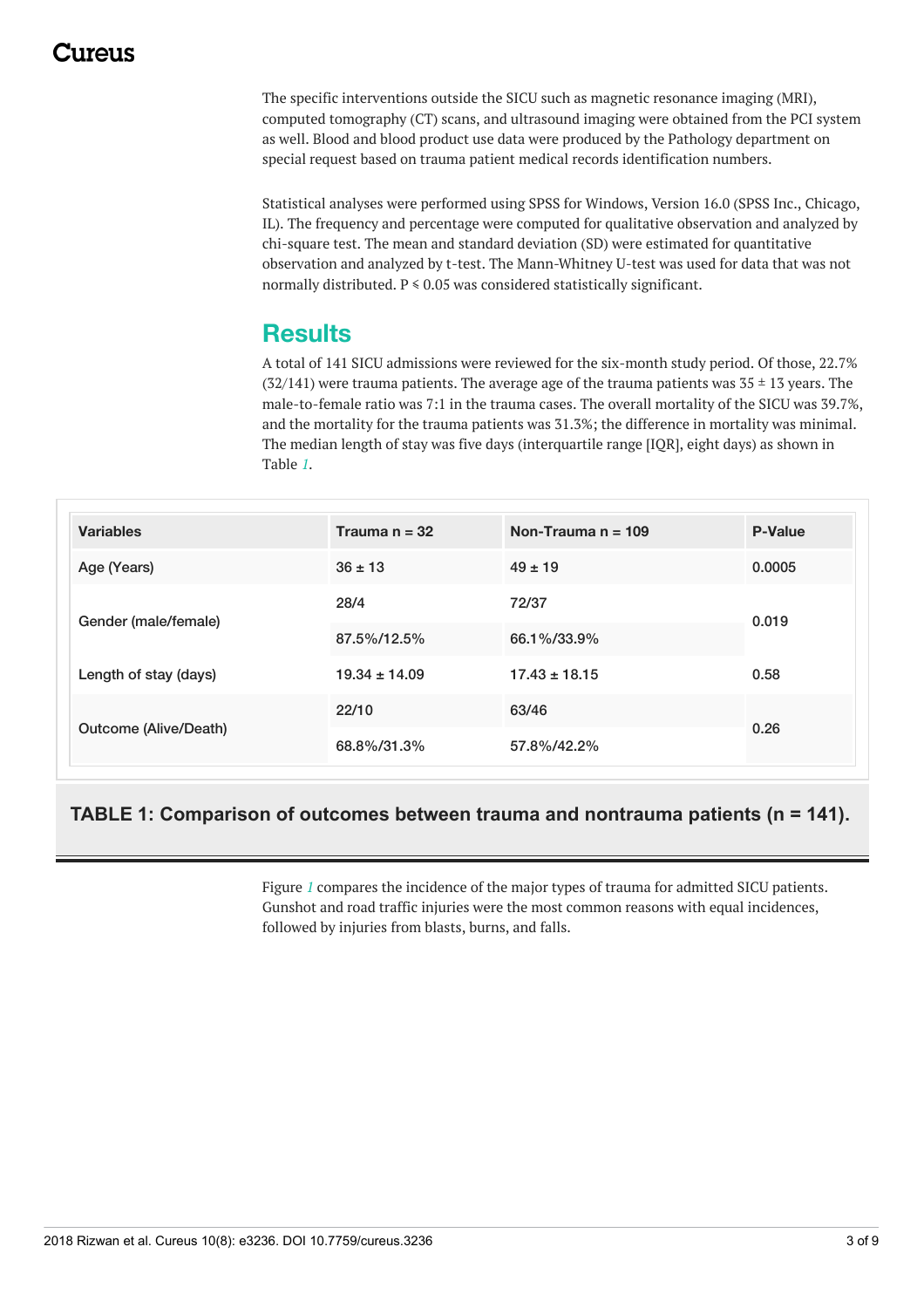## Jureus

<span id="page-4-0"></span>

Figure *[2](#page-3-1)* compares the sources of admission to the SICU. Most trauma patients in the SICU arrived from the operating room, while a smaller percentage of trauma patients arrived from the ward, emergency room, and special care unit (SCU).



### **FIGURE 2: Sources of admission (n = 32).**

OR: Operating room; ER: Emergency room; SCU: Special care unit.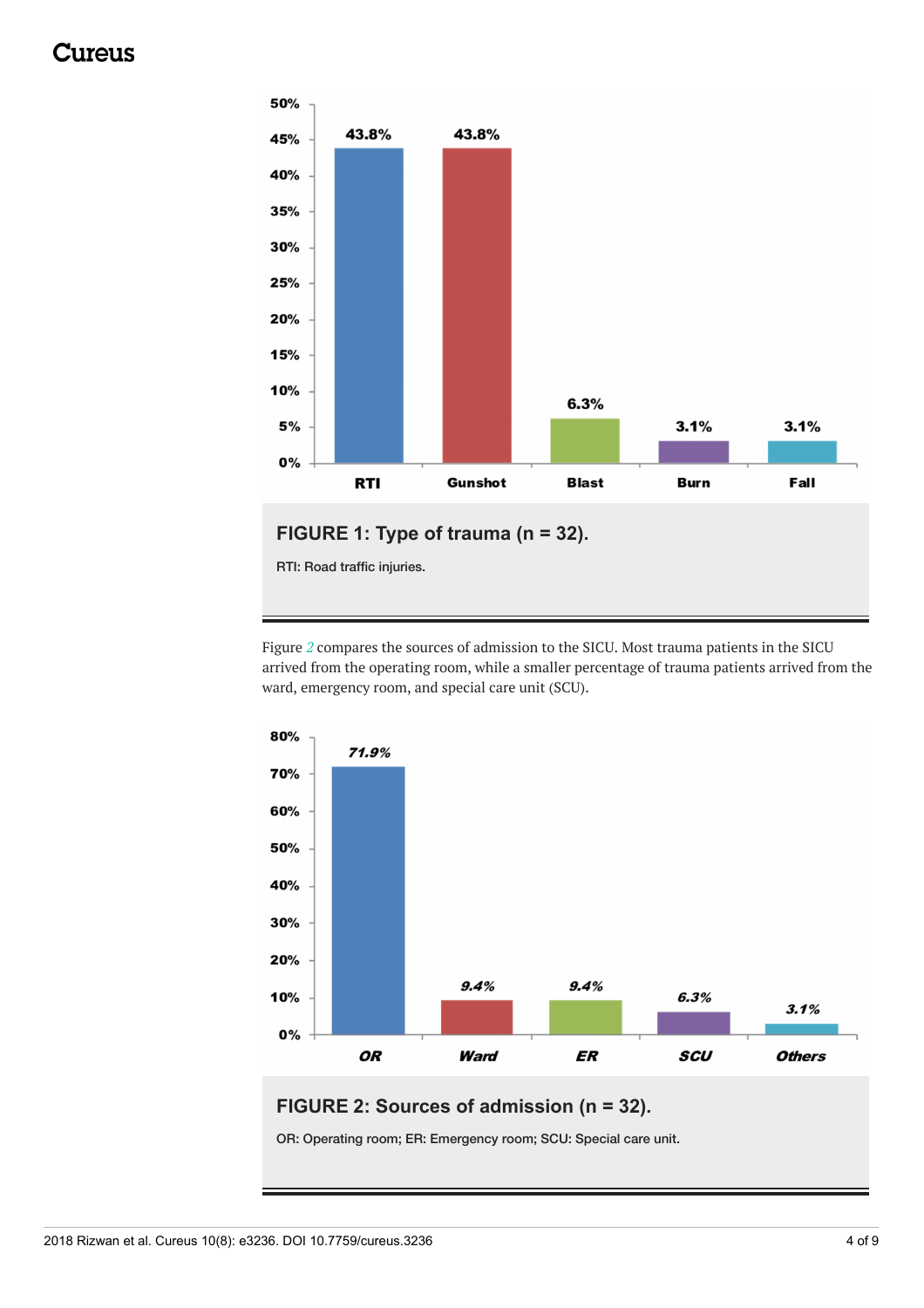<span id="page-5-0"></span>Approximately 75% of all trauma patients underwent surgical interventions, whether before or after the admission, and only 3% of those were elective. The remaining 72% had emergency surgical procedures, which is a huge proportion and a major draw on resources.

Figure *[3](#page-4-0)* presents the percentage of nonsurgical therapeutic interventions for all trauma patients in the study. Mechanical ventilatory support was the most prominent (96.9%) followed by intubation (87.5%).

<span id="page-5-1"></span>

## **FIGURE 3: Therapeutic interventions in patients with trauma (n = 32).**

CVC: Central venous catheterization; CRRT: Continuous renal replacement therapy; NIV: Noninvasive ventilation; MV: Mechanical ventilation.

Table *[2](#page-5-0)* presents the number of the patients who used blood products. The number of packed red blood cell (PRBC) units was the most commonly used blood product, and only two patients used a large amount of cryoprecipitate.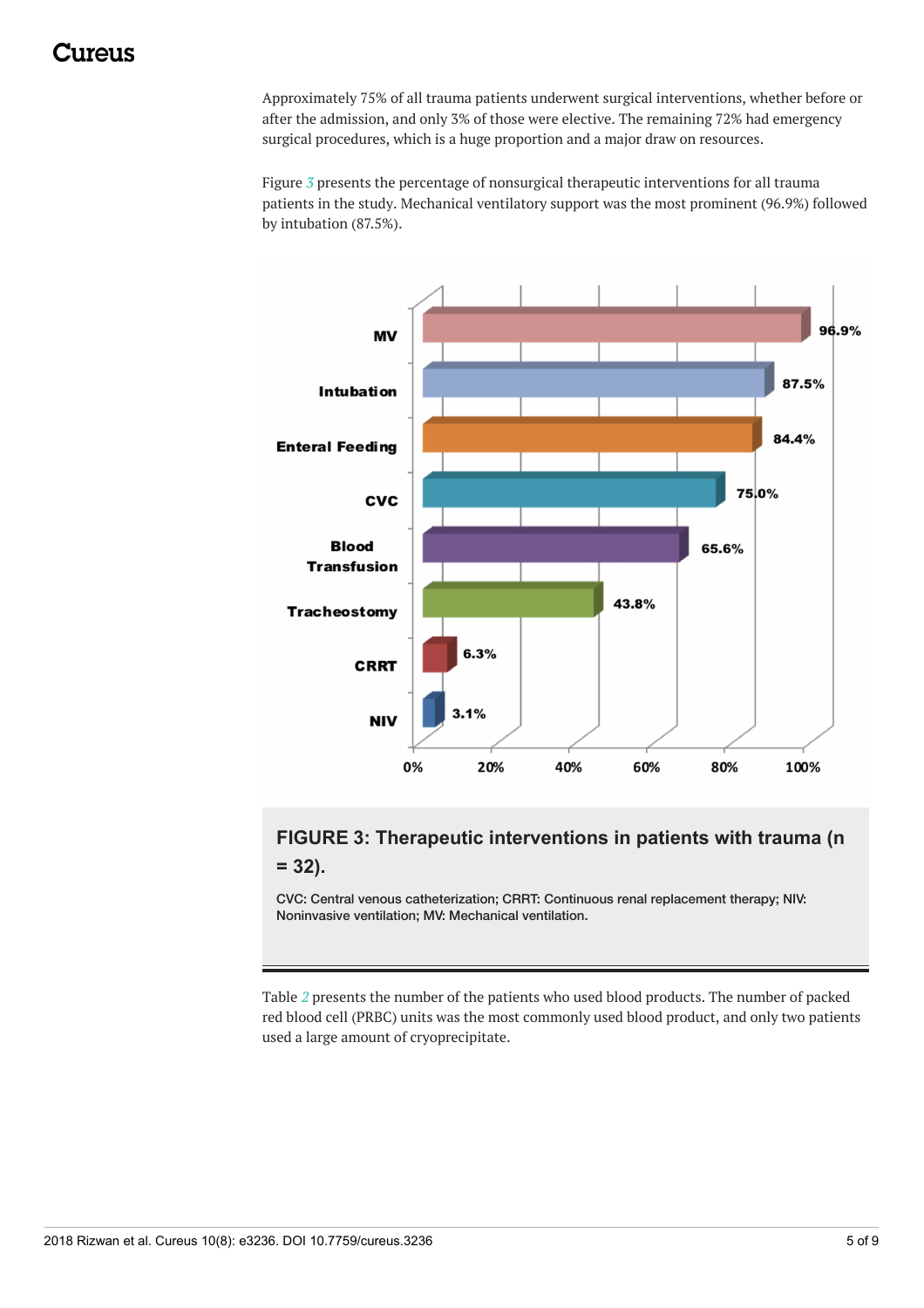## Cureus

<span id="page-6-0"></span>

| <b>Blood product</b> | Number of patients (%) | <b>Median</b> | Max-Min  |
|----------------------|------------------------|---------------|----------|
| <b>PRBC</b>          | 19 (59%)               | 11            | $79-1$   |
| <b>FFP</b>           | 11 $(34%)$             | 22            | 105-10   |
| <b>Platelets</b>     | 12 (38%)               | 14.5          | $48 - 2$ |
| Cryoprecipitates     | 2(6%)                  | 57            | 100-54   |

### **TABLE 2: Blood product use in trauma patients (n = 32).**

PRBC: Packed red blood cell; FFP: Fresh frozen plasma.

Table *[3](#page-5-1)* presents the number of advanced radiology investigations. CT scans were the most common advanced radiologic diagnostic tool for trauma patients.

| Radiology  | <b>Total</b> | <b>Number of Radiology/Patients</b> |                |           |           |
|------------|--------------|-------------------------------------|----------------|-----------|-----------|
|            |              |                                     | $\overline{2}$ | 3         | 4         |
| <b>CT</b>  | 31           | 9                                   | 9              | 9         | 4         |
| <b>MRI</b> | 5            | 4                                   |                | <b>NA</b> | <b>NA</b> |
| US         | 19           | 11                                  | 8              | <b>NA</b> | <b>NA</b> |

## **TABLE 3: Major radiological procedures in trauma patients (n = 32).**

CT: Computed tomography; MRI: Magnetic resonance imaging; US: Ultrasonography; NA: Not applicable.

The common laboratory investigations in terms of numbers of times performed are presented in Table *[4](#page-6-0)*.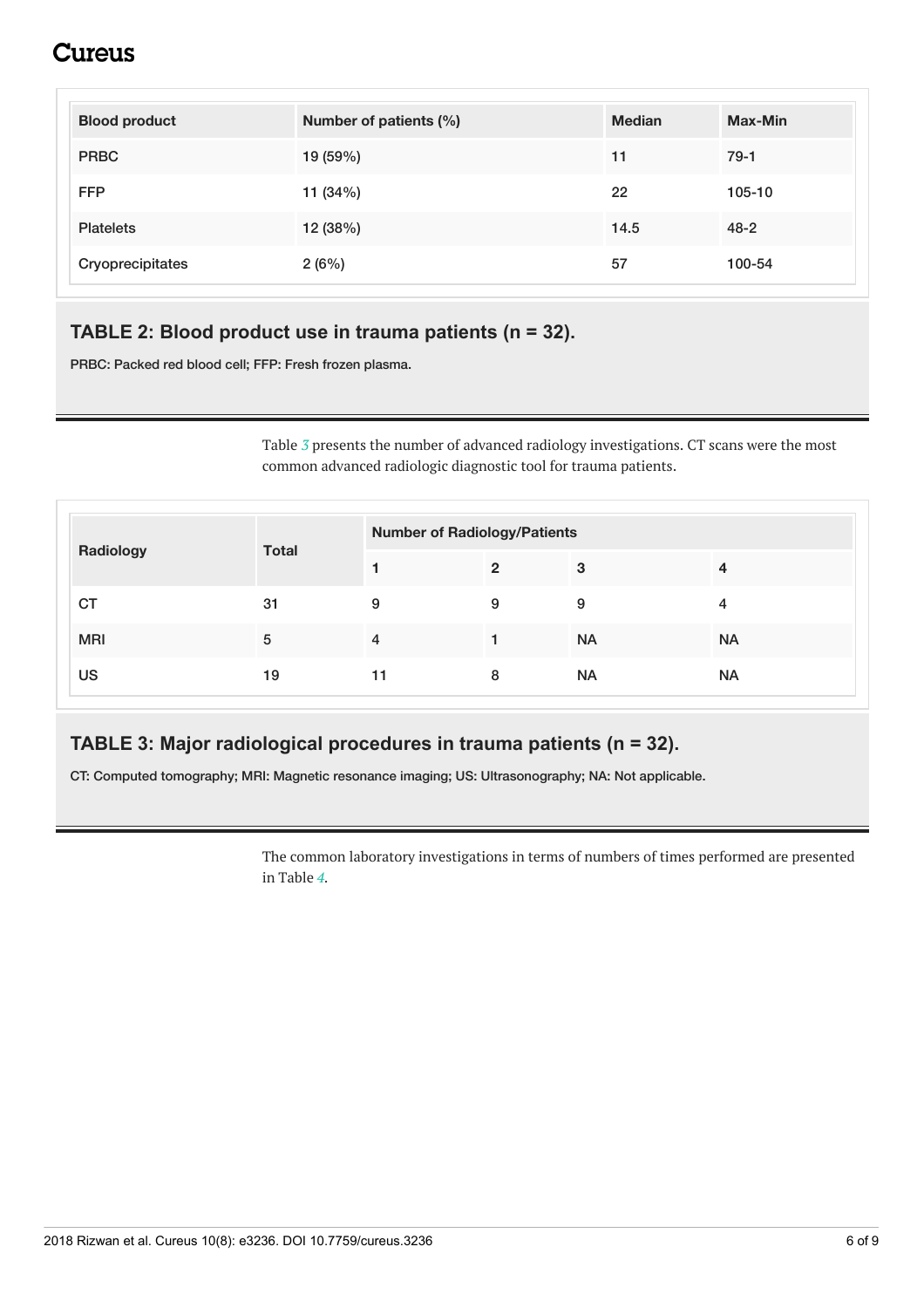## :117e11S

| <b>Test</b>        | Mean frequency of test performance (SD) | <b>Minimum</b> | <b>Maximum</b> |
|--------------------|-----------------------------------------|----------------|----------------|
| CBC                | 17.03 (13.87)                           | $\sqrt{3}$     | 60             |
| <b>BUN</b>         | 16.56 (14.85)                           | $\overline{2}$ | 58             |
| Creatinine         | 18.69 (17.17)                           | $\overline{2}$ | ${\bf 70}$     |
| Electrolytes       | 21.44 (18.14)                           | $\mathbf 3$    | 72             |
| PT(s)              | 11.75 (12.81)                           | 1              | 51             |
| APTT (s)           | 11.41 (12.80)                           | 1              | 51             |
| <b>LFT</b>         | 1.31(2.28)                              | $\pmb{0}$      | $\bf 8$        |
| <b>ABGs</b>        | 18.13 (18.78)                           | 1              | $77\,$         |
| Lactic acid        | 2.09(2.41)                              | $\pmb{0}$      | 8              |
| Procalcitonin      | 0.00(0.00)                              | $\pmb{0}$      | $\pmb{0}$      |
| <b>Blood CS</b>    | 4.28 (4.62)                             | $\pmb{0}$      | 16             |
| <b>Tracheal CS</b> | 1.06(2.14)                              | $\pmb{0}$      | 8              |
| Urine CS           | 1.81(1.75)                              | $\pmb{0}$      | $\overline{7}$ |

#### **TABLE 4: Frequency of laboratory investigations in trauma patients (n = 32).**

CBC: Complete blood count; BUN: Blood urea nitrogen; PT: Prothrombin time; APTT: Activated partial thromboplastin time; LFT: Liver function test; ABG: Arterial blood gas; CS: Cultures.

> The electrolyte measurement test had the highest mean frequency (performed 21.44 times; SD, 18.14) followed by creatinine, arterial blood gas, complete blood count, and blood urea nitrogen.

## **Discussion**

The ICU is the main stem of every tertiary health care center where the sickest patients are given organ support and require a high degree of resources. We studied the use of resources by trauma patients in some detail in an SICU and found road traffic injuries (14/32) and gunshot wounds (14/32) were the two most common reasons for admission (comprising 87.5% of the workload). The average mortality was 39.7% in both trauma and non-trauma patients.

Abubakar et al. performed a similar study in a combined ICU of a developing country. Most ICU admissions in their study (90.3%) were related to surgical specialties, of which trauma cases (45.6%) were most common [2]. Their reported incidence was higher than ours (22.7%), and they had a 65% survival and 35% deaths with an overall mortality rate of 35%, which was similar to our findings.

Chalya et al. reported a higher incidence of trauma cases (37.1%) compared to our study but a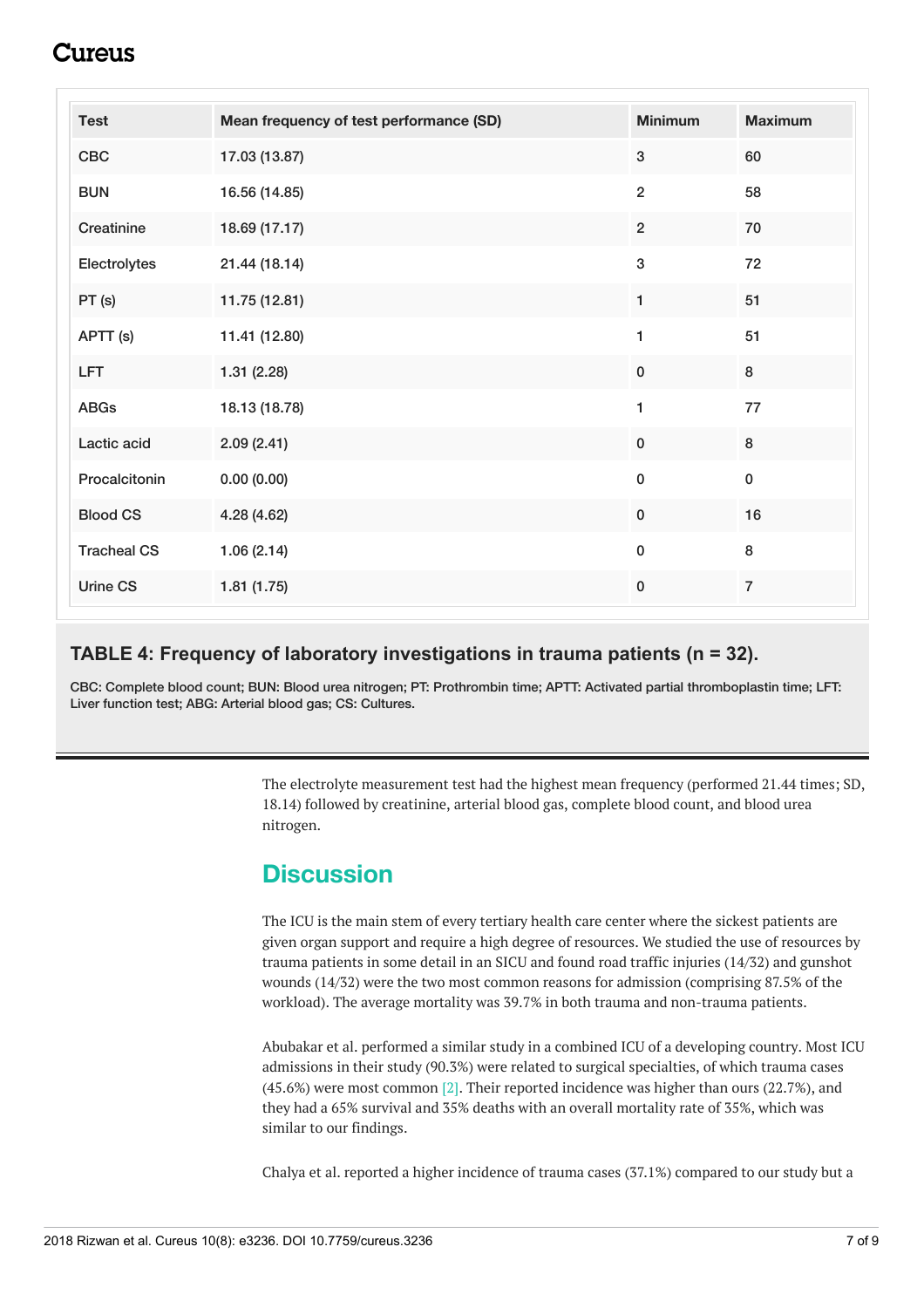similar male-to-female ratio of 5.5:1 compared to our 7:1. Road traffic crash was the most common cause of injuries in their study, affecting 70.8% of patients and of those, 68.6% required surgical intervention [3]. In our study, gunshot and road traffic had the highest incidence rate (43.8% each). We found similar mortality rates between trauma (31.3%) and nontrauma patients (42.2%;  $P = 0.26$ ), whereas Chalya et al. reported trauma patients had a significantly higher mortality rate than that of all ICU admissions (32.7% vs. 18.8%, respectively;  $P = 0.0012$  [3].

Radjou et al. found road traffic injuries caused the highest mortality (84%) which is a correlation of the patient admitted and type of injury. Our admitted trauma patients most consisted of road traffic injuries and gunshots wounds (87.5%) [4].

PRBC use was the most prominent in our study (59%). A study from a developed country with a large study population in an acute care inpatient setting reported 4805 (5.3%) patients received at least one unit of PRBCs [5]. However, blood and blood products should be used according to hospital guidelines [6].

While our radiological data may not have presented conclusive information, radiology use is a contributing factor in the overall burden on resources, especially given only trauma patients used these resources. One major study reported the overall rate of advanced imaging utilization decreased significantly from 172 per 100 ICU admissions in 2007 to 149 per 100 ICU admissions in 2011 ( $p = 0.012$ ) [7]. The authors report the change was likely attributable to a major decrease in the use of CT (Poster Session, Epidemiology/Outcomes: Jarone L, Geyer B, Kaafarani H: Trends in Advanced Imaging Utilization in Intensive Care Units at Two Major Academic Hospitals. Critical Care Medicine, 2013, 41:12. 10.1097/01.ccm.0000439811.28707.44).

Lee and Maslove reported a decline in the expected amount of novel information provided by laboratory testing [7]. The Canadian Agency of Drug and Technologies for Health conducted a rapid response report for daily blood testing in the ICU from five nonrandomized studies (NRS). Three of the five NRS showed the number of routine laboratory tests decreased significantly, resulted in less anemia and substantial cost savings without compromising patient outcomes [8].

Given our study only used six months of data, we could not infer the utility of daily routine laboratory testing. However, the utility of laboratory testing is worth exploring when evaluating areas to reduce wasted resources.

We were unable to collect data on the cost of different variables, and our study period of six months was too brief to determine meaningful trends. Nevertheless, considering this first effort in our country, this study represents a meaningful opportunity to further explore and document new protocols and policies in our many hospitals.

## **Conclusions**

Trauma patients constitute a significant burden in terms of resources used for the SICU of Aga Khan University Hospital. Most trauma victims are young men suffering from either gunshot or road traffic injuries. Emergency surgical interventions are the largest burden on hospital resources, followed by blood product use, radiological resources, and laboratory investigation resources. By understanding the major sources of burden on hospital resources, important changes to policies and guidelines can be discussed by lawmakers and health care providers. Some changes, including the availability of firearms, vehicle safety precautions, driver skills, and traffic laws require input from policymakers outside of the health care system.